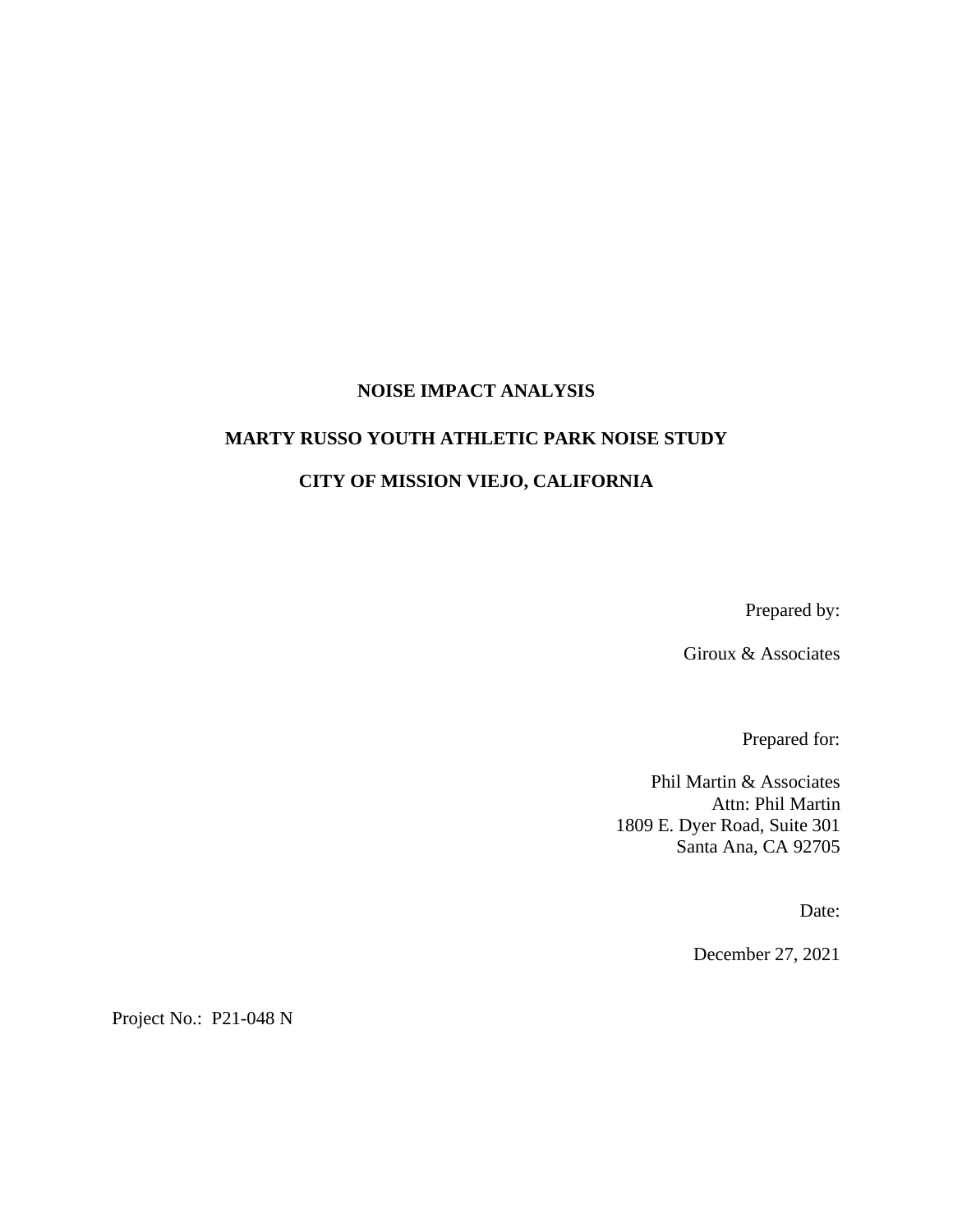## Noise Measurements

A noise monitoring program was conducted in Mission Viejo at the Marty Russo Youth Athletic Park on December 15, 2021, to determine the likely noise impact from the installation of generators to power currently unlighted athletic fields. The measurements focused on the closest residence on St. Kitts nearest to the proposed lighted areas. Monitoring was performed prior to the start-up of four generators as a back-ground level, and with all four running at normal power output. One generator was individually tested at a fixed circumference in four quadrants to determine if there is any sound level asymmetry depending upon orientation of the unit. Measurements were made from 6:00 to 7:00 p.m. with the assistance and cooperation of two city staff members. Two digital sound level meters that were calibrated just before deployment were used for this test. Results were compared to the City of Mission Viejo standards for residential uses. The applicable ordinance standards are 60 dB from 7:00 a.m.to 10:00 p.m. and drop to 59 dB during nocturnal quiet hours.

The measured background noise level was 40 dB from distant roadway traffic on Olympiad Road and minor residential activities. With all four generators running, the rear yard noise at the presumably loudest off-site receiver location was 50 dB compared to the 60 dB allowable daytime and evening level. Operation of all generators after 10:00 p.m. would equal the nocturnal ordinance threshold and is therefore not recommended because anomalous weather conditions or youth recreation could cause a slight violation of the ordinance. By way of reference, the 10 dB increase created by the operation of the generators is perceived by the human ear as a doubling of apparent loudness. The operation of the generators was clearly audible at the closest home. Termination of their operation during non-use periods is recommended if feasible to create partial acoustic relief.

The noise field around an individual running unit was not completely concentric. At 25 feet from the center of the unit, the measured steady state level was as follows: ("Front" is the towbar end of the trailer)

Front = 75 dB, Rear = 73 dB, Right Side = 70 dB, Left Side = 70 dB

There appears to be a slight acoustical advantage to not pointing the head or rear of the generator toward the closest homes. At this home, the occupant believes that the terrain is such as to funnel park activity noise and create a higher level than would occur under flat terrain. To test this supposition, theoretical distance attenuation between the near field level of 70-76 dB and the source receiver distance of 400 feet to St. Kitts should be 24 dB under direct line of sight conditions. The rear yard reading of 50 dB is wholly consistent with what would be predicted by propagation theory.